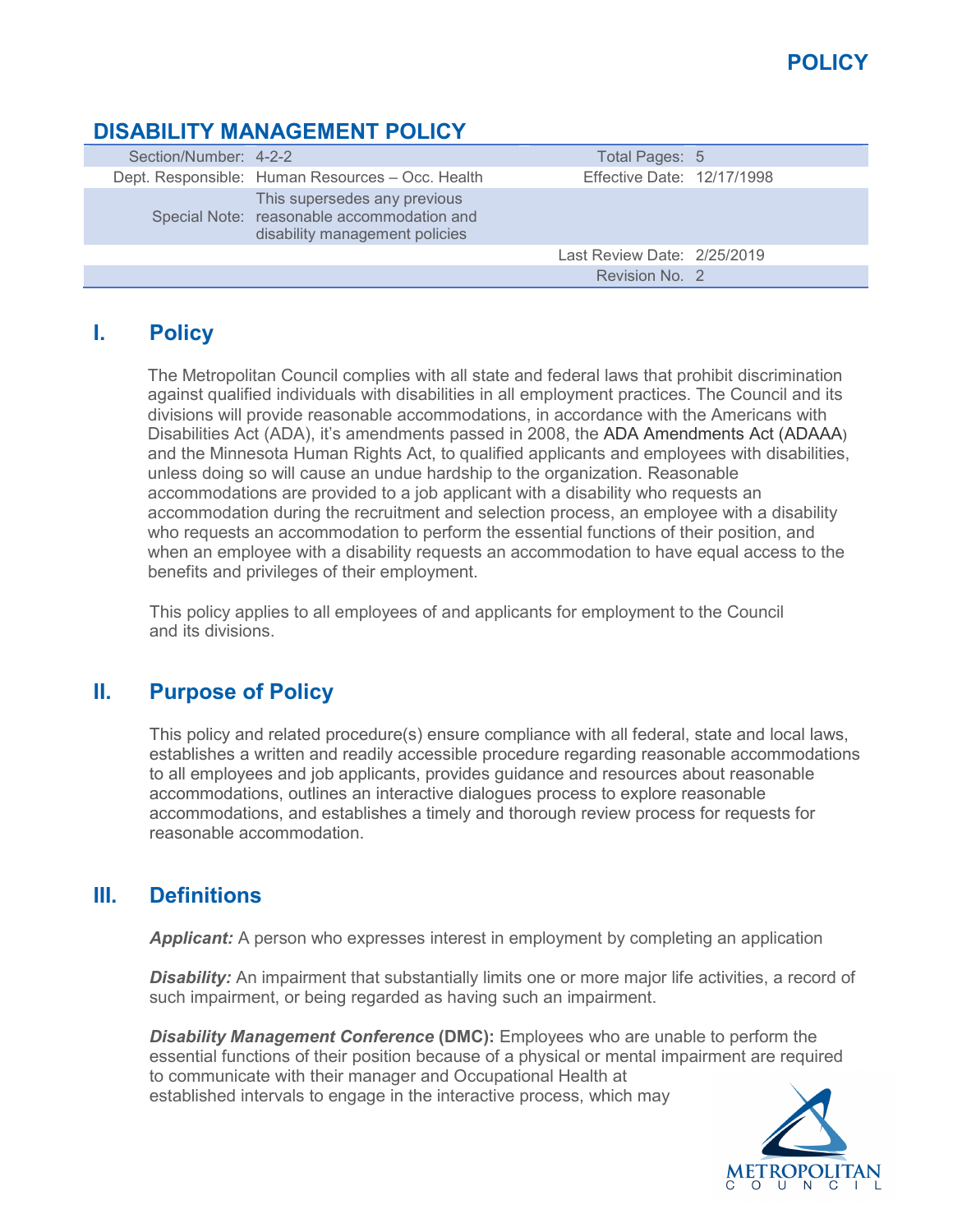include discussing the employee's planned date of return, the employee's need for continued reasonable accommodation and eligibility under the FMLA. The employee is generally required to produce updated medical information at or in conjunction with the DMC meeting.

*Essential Functions***:** The required duties of a job that are so fundamental that the individual holding the job cannot perform the job without being able to perform them. A function can be essential if the job exists solely for the purpose of performing the function, if there are a limited number of other employees who could perform the function(s), or the functions are so specialized and the individual is hired based on their ability to perform such functions. Essential functions are determined by Human Resources.

*Fitness for Duty***:** An evaluation by a designated medical provider that may be required for employees returning from a medical leave of absence to assess the employee's ability to resume work and perform the essential functions of a job.

*Interactive Process***:** The communication process between an employee who has requested an accommodation and the employee's supervisor/manager, Occupational Health, and the Human Resources Business Partner to clarify the nature of the disability and the employee's functional limitations in order to identify whether an effective reasonable accommodation exists which would enable the employee to perform the essential functions of his/her job. To be interactive, all sides must communicate and exchange information. The employee must provide information needed to establish that the employee has a disability requiring a reasonable accommodation. Engaging in the interactive process does not require the Council to grant the specific accommodation the employee requests.

*Qualified Individual with a Disability:* An individual who satisfies the requisite skill, experience, education, and other job-related requirements of the job that the individual holds or desires and can perform the essential functions of the job with or without a reasonable accommodation.

*Leave and Accommodation Management Officer***:** The Leave and Accommodation Management Officer will work with Occupational Health, Division Management and the Office of Equal Opportunity (OEO), when applicable to identify an acceptable reasonable accommodation.

*Major Life Activities***:** Can include both activities and bodily functions. Activities include, but are not limited to, actions required to care for oneself, manual tasks, sight (vision), hearing, eating, sleeping, walking, standing, lifting, bending, speaking, breathing, learning, reading, concentrating, thinking, communicating, and working. Bodily functions include, but are not limited to, functions of the immune system, normal cell growth, digestive, bowel, bladder, neurological, brain, respiratory, circulatory, endocrine, and reproductive functions.

*Medical Disqualification***:** An employee may be medically disqualified and terminated from employment in accordance with established procedures, bargaining unit contract provisions, and applicable state and federal law when an employee is unable to perform the essential functions of their job, with or without a reasonable accommodation, for a period of 240 calendar days in a rolling year. An extension to a medical disqualification date may be granted when reasonable accommodation will allow the employee to return to work. An extension will be considered on a case by case basis.

*Medical Documentation***:** Information from the employee or applicant's health care or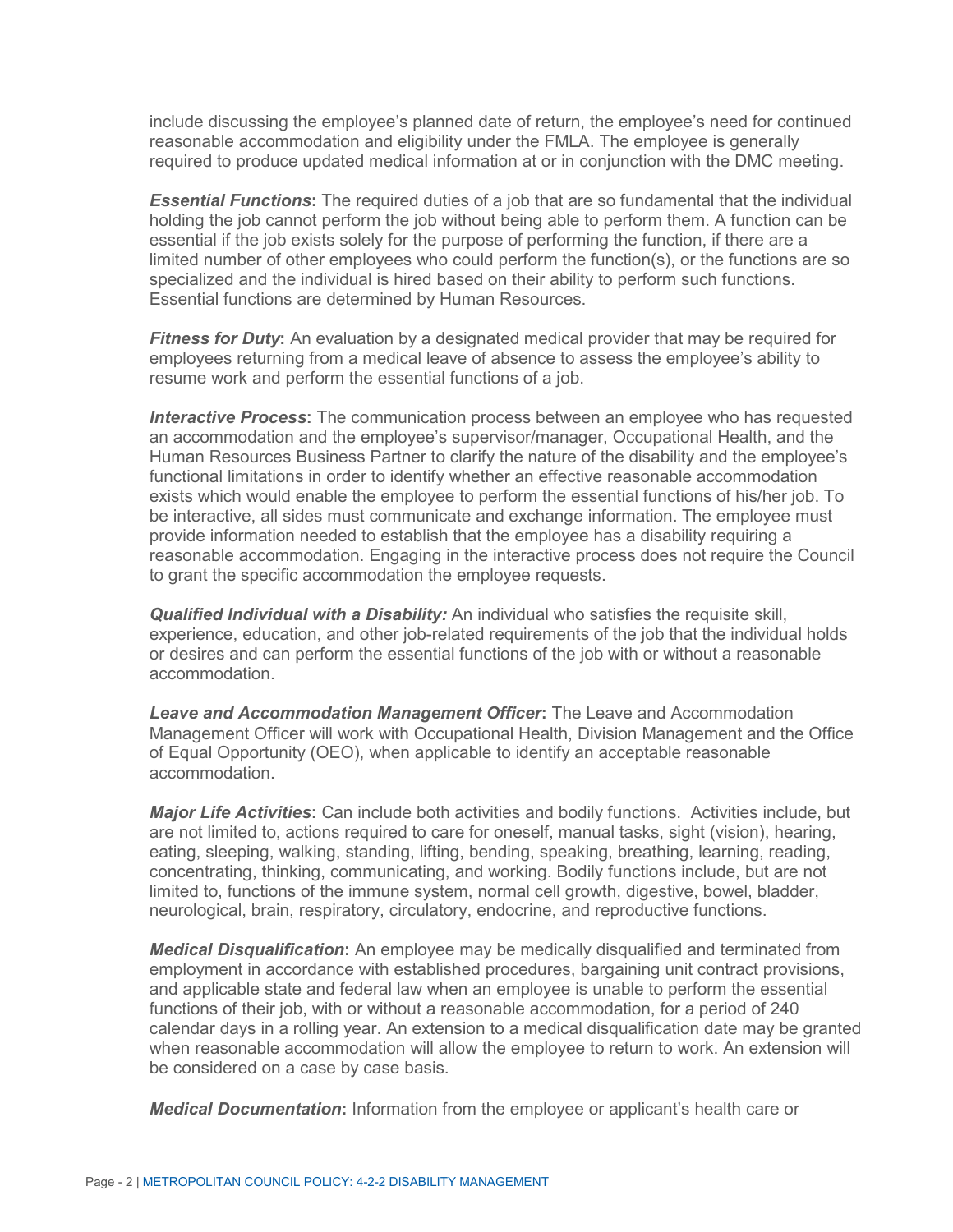rehabilitation provider sufficient to enable the Council to determine whether an individual has a qualified disability and whether a reasonable accommodation would enable the individual to perform the essential functions of the position. The Council may ask clarifying questions of the medical provider to identify an effective, reasonable accommodation. The medical provider must be licensed to administer medical care in their jurisdiction.

*Reasonable Accommodation***:** An adjustment or alteration of the work environment that enables a qualified individual with a disability to apply for a position, perform essential job duties, or enjoy the benefits and privileges of employment. Reasonable accommodations may include modifications to a job application process, modification of a work method or work schedule, reassignment to a vacant position for which the employee is qualified, or physical or environmental adjustments to a work space.

*Undue Hardship:* When a specific accommodation request would create significant difficulty, resources, or expense, be unduly extensive, substantial or disruptive, or fundamentally alter the nature or operation of the position or the department. Undue hardship is determined on a case-by-case basis considering factors that include the nature and cost of the request and the impact of the request on the operations of the Council. The Council is not required to provide accommodations that would impose an undue hardship on the operation of the agency.

### **IV. Roles and Responsibilities**

#### Employees:

The employee is responsible for requesting a reasonable accommodation, participating in the interactive process, including scheduled Disability Management Conferences, and promptly responding to requests for information from Occupational Health.

#### Managers/Supervisors:

The manager/supervisor is responsible to contact an Occupational Health representative and their Human Resources Business Partner when an employee has difficulty performing their job, provides work restrictions, or requests a reasonable accommodation to perform their job duties.

#### Division Directors or Designee:

Division Leaders are responsible for ensuring their managers and support staff comply with this policy, including providing resources to managers/supervisors to fully implement a reasonable accommodation.

#### Office of Equal Opportunity (OEO):

Office of Equal Opportunity staff will be consulted when an accommodation is unreasonable or will create an undue business hardship for the Council, and prior to a medical disqualification.

The Office of Equal Opportunity independently investigates related complaints.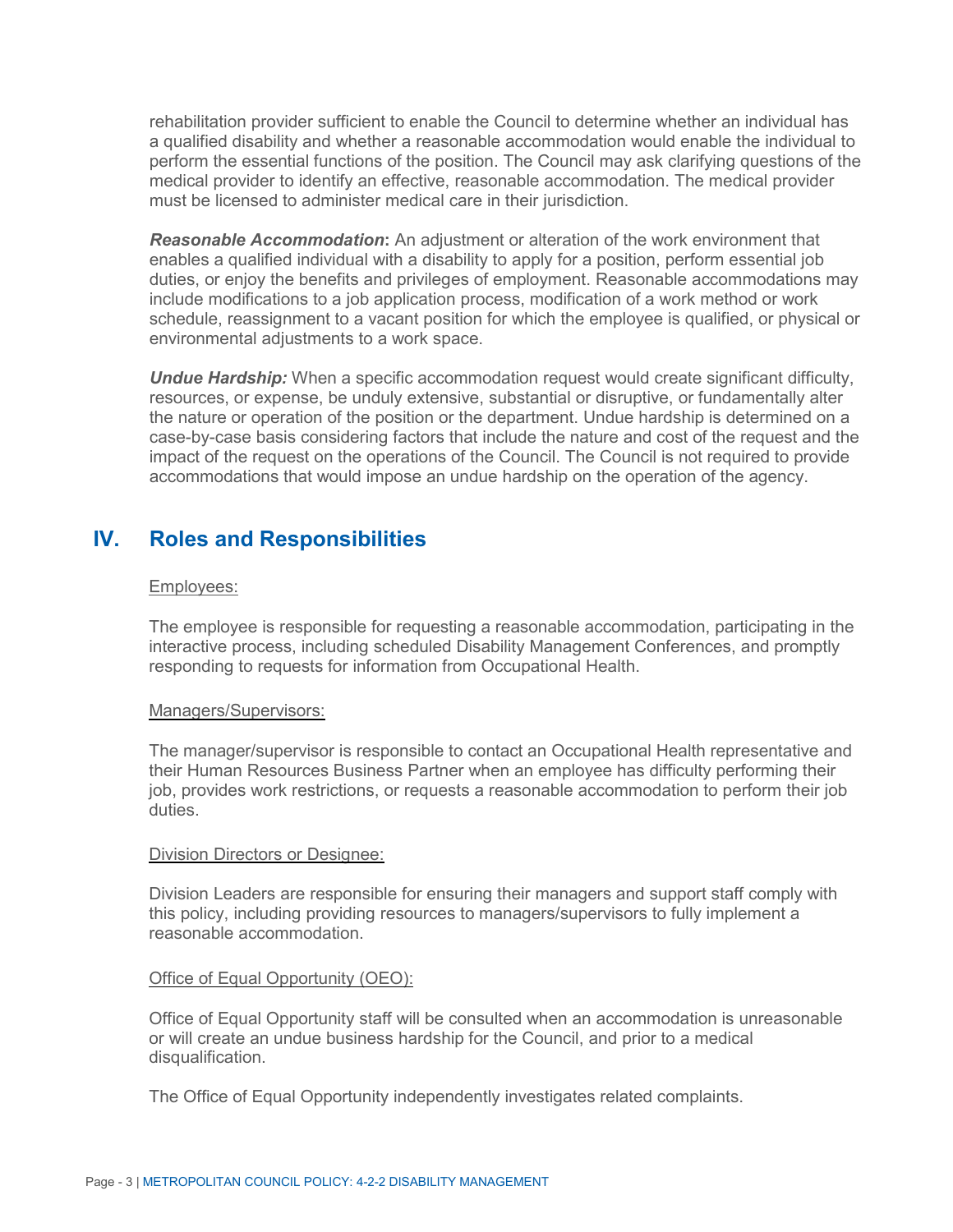#### Leave and Accommodation Management Officer:

The Leave and Accommodation Management Officer is the Council's decision maker for employment-related reasonable accommodation requests. The Leave and Accommodation Management Officer will be consulted when issues, conflicts or questions arise in the interactive process; prior to denying a request for accommodation because of undue hardship, and prior to the medical disqualification of an employee.

The Leave and Accommodation Management Officer will consult with the Office of Equal Opportunity staff prior to denying an accommodation because of undue hardship, and prior to any employee medical disqualification.

The Leave and Accommodation Management Officer is a designee of the Human Resources department and is appointed by the Director of Human Resources.

#### Human Resources:

Occupational Health representatives will assist an applicant with a disability requiring a reasonable accommodation to participate in the recruitment and selection process.

Occupational Health representatives will work with the employee with a disability, the manager/supervisor, and when necessary, the Division Director, to identify a reasonable accommodation and to ensure the agreed upon reasonable accommodation is effective.

The Occupational Health representative is responsible for leading the disability management process when an employee is unable to perform the essential job duties of their position with or without reasonable accommodation.

The Occupational Health staff engages with occupational physicians and/or treating physicians regarding the employee's medical needs.

The Human Resources employees in the Business Partner job title support managers in the event additional coaching, training, or other corrective measures are needed outside of the interactive process.

Talent acquisition representatives are responsible to notify an Occupational Health representative when an applicant with a disability needs an accommodation during the recruitment and selection process or requests assistance in the recruiting, selection or onboarding process.

### **V. Recordkeeping**

The Occupational Health unit tracks reasonable accommodations requested, approved, and denied.

Information related to an employee's reasonable accommodation request, and supporting documentation is retained in the same manner as other similar employee medical information.